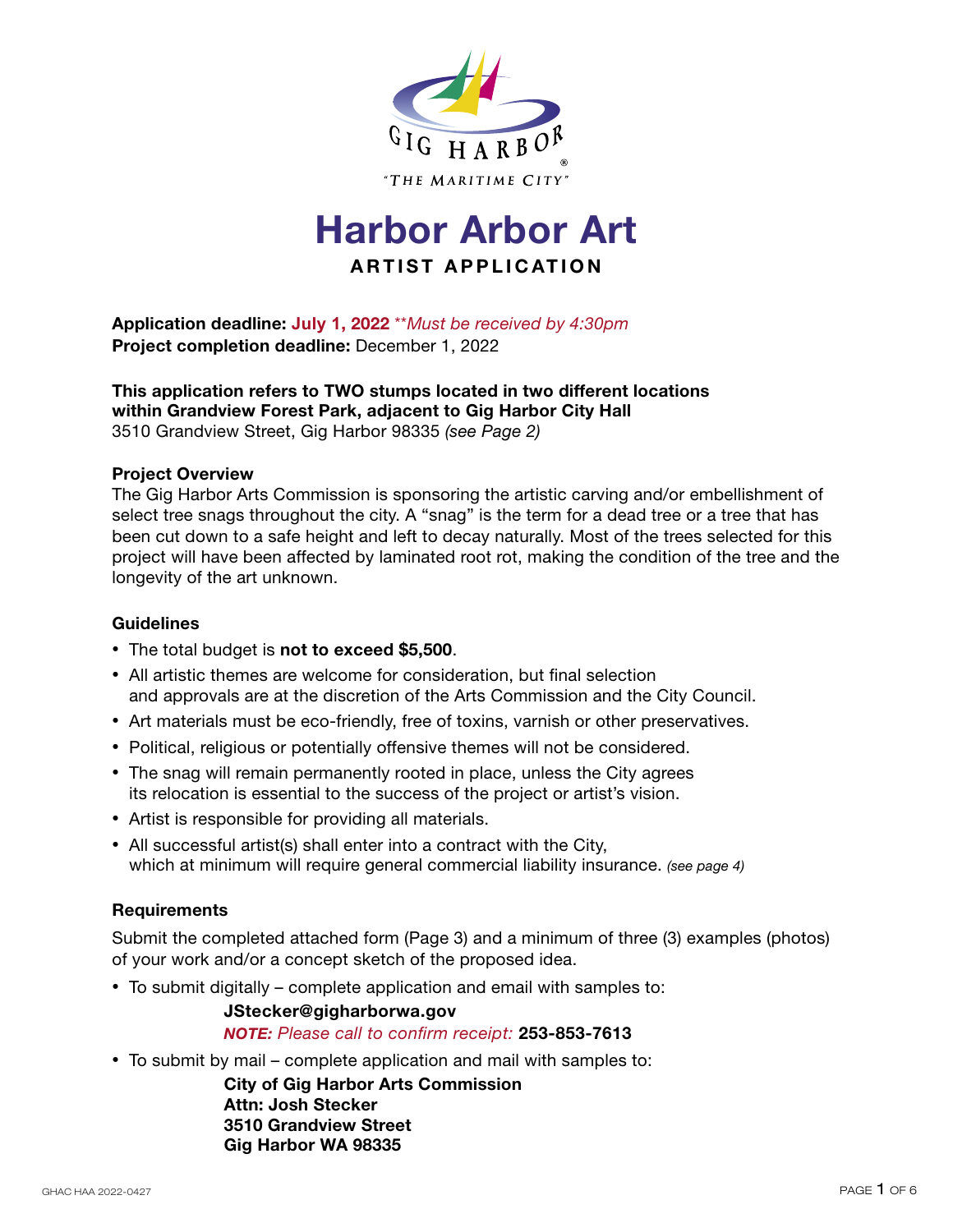## **Harbor Arbor Art April 2022**

#### **Location:**

Grandview Forest Park 3510 Grandview Street Gig Harbor 98335

#### **Notes:**

Both stumps measure approximately 3.5' tall and 2' in diameter. They are easily accessible from the walking path close to Grandview Street (A) and from Stanich Lane (B).

|                              | <b>Conduct St.</b> | Grandview 38          |             |  |
|------------------------------|--------------------|-----------------------|-------------|--|
|                              |                    |                       |             |  |
|                              |                    | A.                    |             |  |
|                              |                    |                       | $B \bullet$ |  |
| $1\bullet$                   |                    |                       | 2:          |  |
| Gg Harbor<br>Manicipal Court | $3 \cdot$          |                       |             |  |
|                              |                    | Grandview Forest Park |             |  |
|                              |                    |                       |             |  |

#### **• previous HAA sites • proposed sites**

#### *All ideas are welcome!*





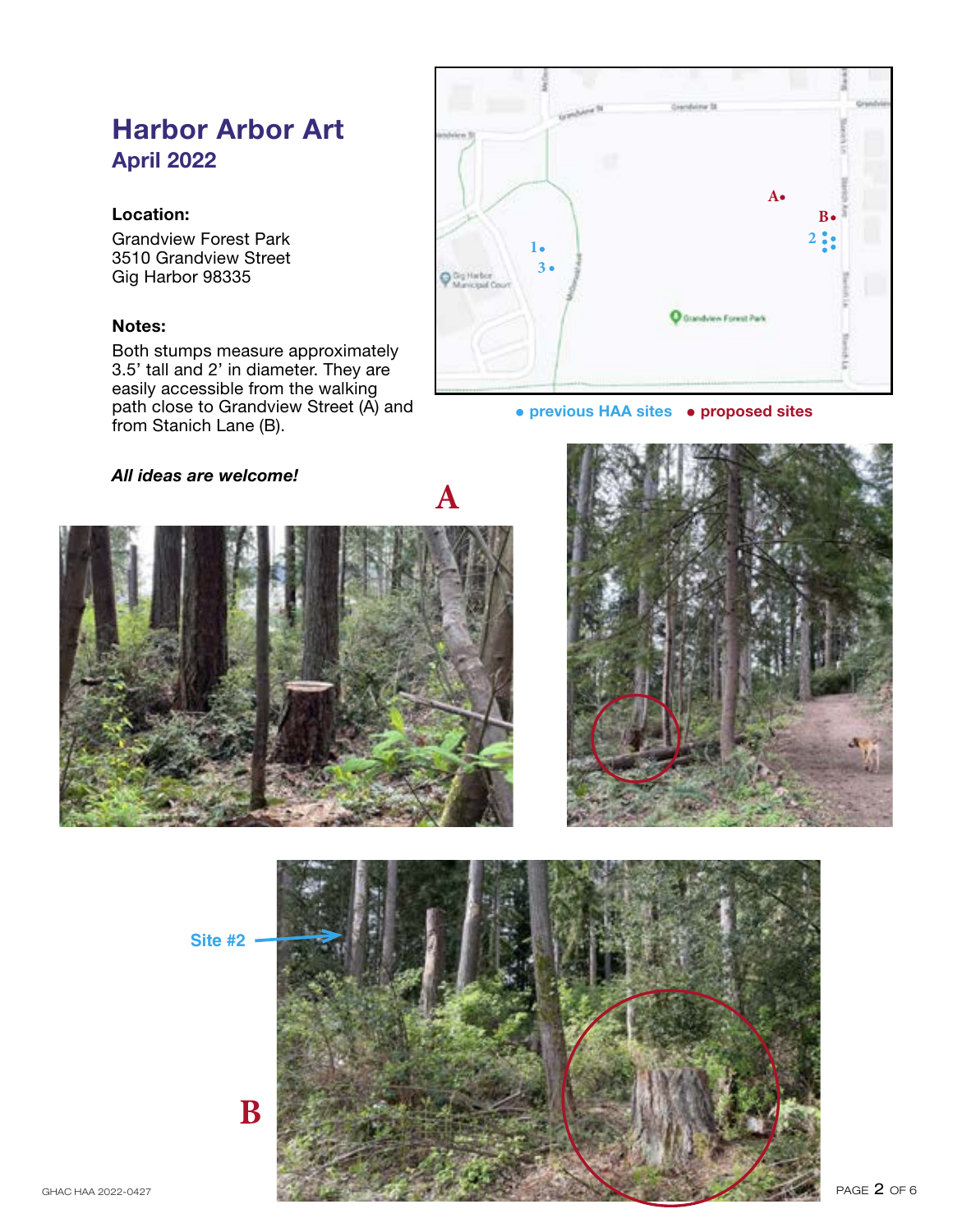

# **Harbor Arbor Art ARTIST APPLICATION**

| References Please provide names and numbers of two (2) people who are familiar with your work.                          |                                                                                                                                                                                                                |
|-------------------------------------------------------------------------------------------------------------------------|----------------------------------------------------------------------------------------------------------------------------------------------------------------------------------------------------------------|
|                                                                                                                         |                                                                                                                                                                                                                |
|                                                                                                                         |                                                                                                                                                                                                                |
| Briefly describe your vision for this project and your reason for participating.                                        | Given the nature of wood carving, along with the unknown condition of some snags, we understand<br>that it may be difficult to know the exact outcome of the art piece, but please be as specific as possible. |
| Estimated fee to complete the project: \$                                                                               |                                                                                                                                                                                                                |
| Estimated number of days to complete the project:<br>(Project must be complete by December 13 of the application year.) |                                                                                                                                                                                                                |

*NOTE: Please remember to include three (3) examples (photos) of your work and/or a concept sketch of the proposed idea.*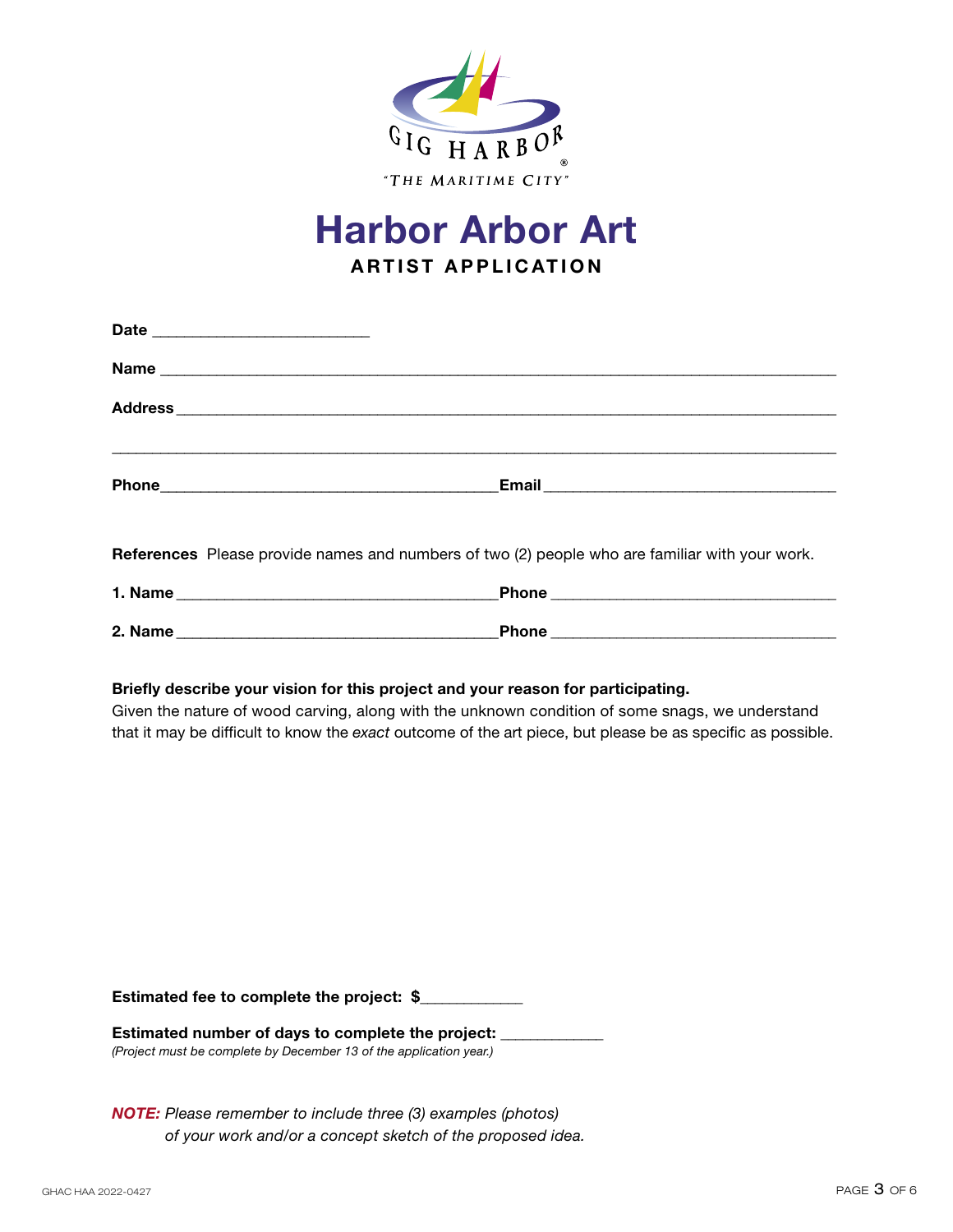

# **Harbor Arbor Art**

## **FUNDING PROCEDURES**

- **1.** Applicant submits a complete application (available on the City website) including a budget for project that will be completed within the calendar year.
- **2.** Application is reviewed by GHAC.
- **3.** Notification of award or non-award of funds.
- **4.** City issues contract.
- **5.** Applicant submits invoice to the City no later than two weeks after completion.
- **6.** Payment issued by City after approval by the City Council.

### **INSURANCE OPTIONS**

Special Event insurance coverage is required for each HAA project and must be obtained by the artists and include release of liability for the city of Gig Harbor. Possible insurance contacts include:

Philadelphia Insurance phly.com 800–873-4552

King Insurance Associates kinginsuranceseattle.com contact: Julie King Hately 800-528-5695

*This is not a recommendation. The City does not endorse these companies. We are providing this information as a courtesy.*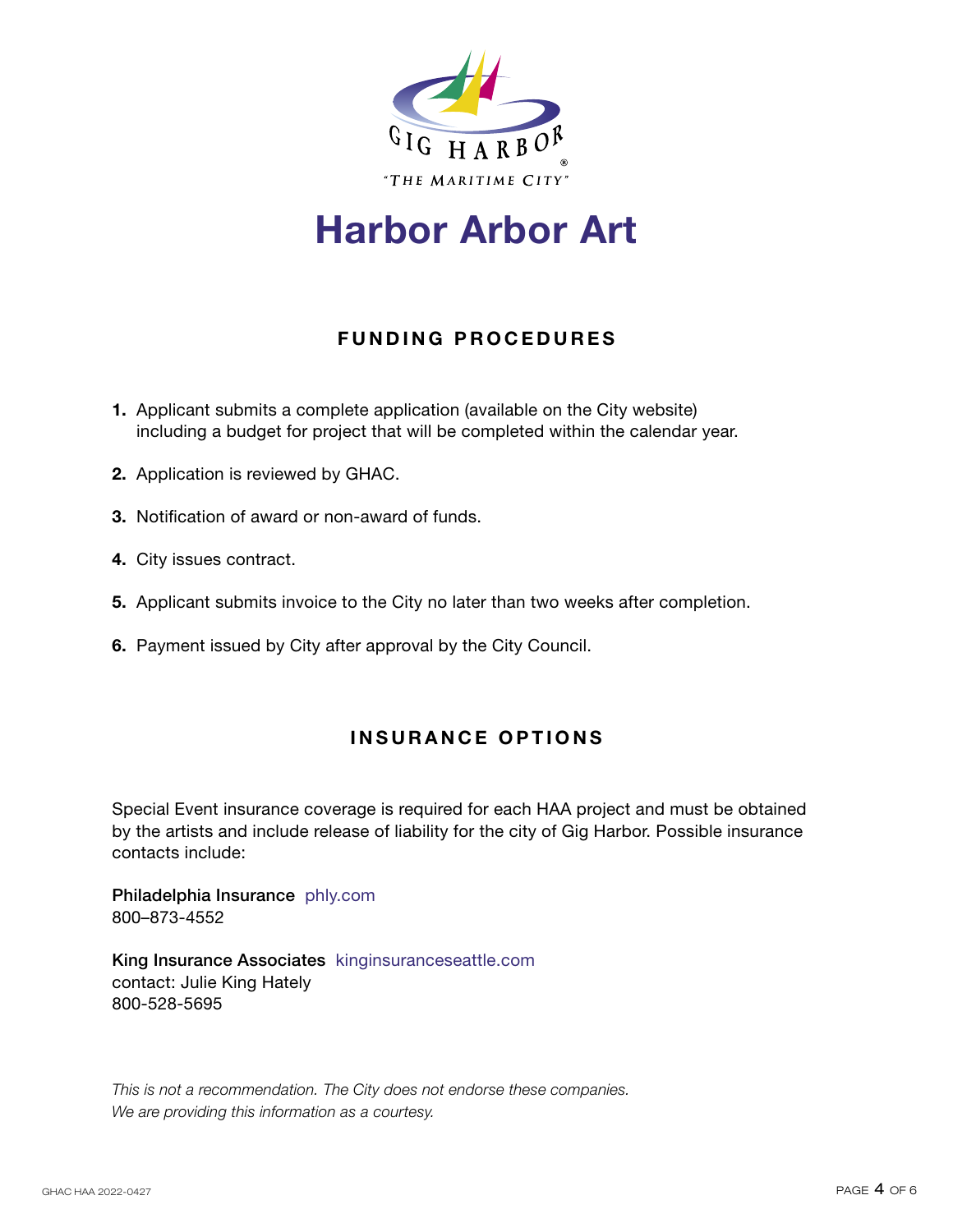# **Harbor Arbor Art EXAMPLES / INSPIRATION**